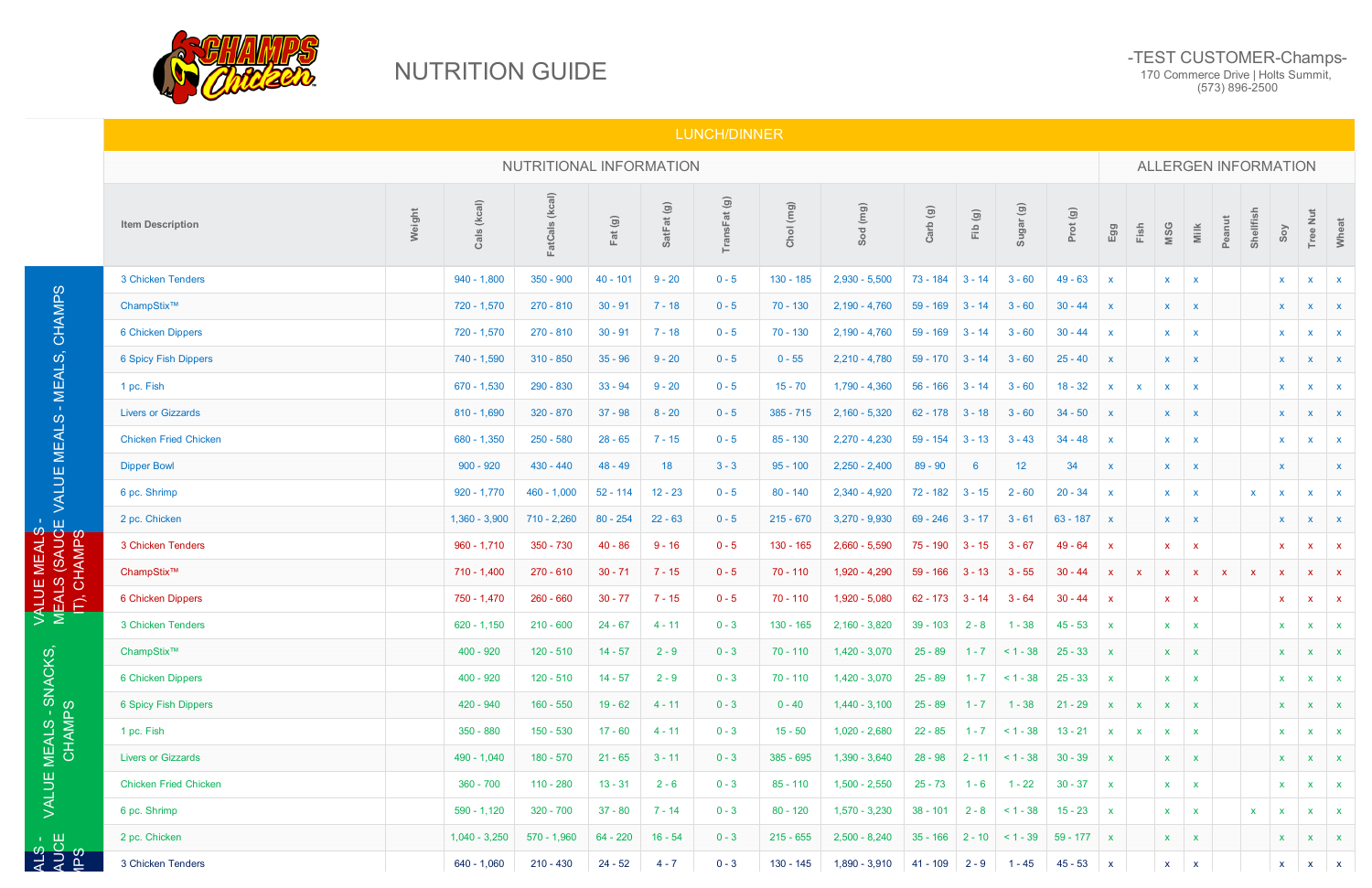PREMIUM<br>NDWICHE<br>^^```^^^ SANDWICHES -

VALUE ME.

| છં ≹                   | ChampStix™                   |                 | 390 - 750       | $120 - 310$     | $14 - 37$       | $2 - 6$         | $0 - 3$        | $70 - 90$               | $1,150 - 2,610$                            | $25 - 86$         | $1 - 7$        | $< 1 - 33$              | $25 - 33$       | $\mathbf{x}$ | $\mathbf{x}$ | $\mathbf{x}$              | $\mathsf{X}$              | $\mathbf{x}$ | $\mathsf{X}$ | $\boldsymbol{\mathsf{X}}$                                                                                                                                                            | $\mathbf{x}$ | $\mathbf{x}$ |
|------------------------|------------------------------|-----------------|-----------------|-----------------|-----------------|-----------------|----------------|-------------------------|--------------------------------------------|-------------------|----------------|-------------------------|-----------------|--------------|--------------|---------------------------|---------------------------|--------------|--------------|--------------------------------------------------------------------------------------------------------------------------------------------------------------------------------------|--------------|--------------|
| NACKS<br>IT), CH/      | 6 Chicken Dippers            |                 | 430 - 820       | $120 - 360$     | $14 - 44$       | $2 - 6$         | $0 - 3$        | $70 - 90$               | $1,150 - 3,390$                            | $28 - 92$         | $1 - 8$        | $< 1 - 42$              | $25 - 33$       | $\mathbf{x}$ |              | <b>X</b>                  | $\mathbf{x}$              |              |              |                                                                                                                                                                                      | $\mathbf{x}$ | $\mathbf{X}$ |
| <u>က</u>               | <b>Premium Chicken</b>       |                 | 740 - 940       | 170 - 390       | $19 - 44$       | $2 - 5$         | $\mathbf{0}$   | $85 - 105$              | $2,260 - 3,000$                            | $91 - 108$        | $5 - 6$        | $9 - 26$                | $40 - 41$       | $\mathbf{x}$ |              | X.                        | $\boldsymbol{\mathsf{x}}$ |              |              |                                                                                                                                                                                      |              | $\mathbf{x}$ |
|                        | <b>Premium Chicken</b>       |                 | 520 - 720       | $100 - 330$     | $12 - 37$       | $2 - 5$         | $\mathbf{0}$   | $85 - 105$              | 1,780 - 2,520                              | $58 - 75$         | $2 - 3$        | $8 - 24$                | $36 - 37$       | $\mathbf{x}$ |              | $\mathbf{x}$              | $\boldsymbol{\mathsf{x}}$ |              |              |                                                                                                                                                                                      |              | $\mathbf{x}$ |
|                        | <b>Fish Fillet</b>           |                 | 670             | 210             | 24              | $\overline{4}$  | $\mathbf 0$    | 15                      | 1,490                                      | 89                | -5             | 9                       | 24              |              | $\mathbf{x}$ |                           |                           |              |              |                                                                                                                                                                                      |              | $\mathbf x$  |
|                        | <b>Fish Fillet</b>           |                 | 450             | 150             | 17              | $\overline{4}$  | $\mathbf 0$    | 15                      | 1,010                                      | 56                | $\overline{2}$ | 8                       | 19              |              | $\mathbf X$  |                           |                           |              |              |                                                                                                                                                                                      |              | $\mathbf{x}$ |
| SANDWICHES -<br>CHAMPS | <b>Breaded Pork Loin</b>     |                 | 810             | 240             | 27              | $6\phantom{1}$  | $\mathbf 0$    | 95                      | 1,540                                      | 90                | 5              | 9                       | 47              | $\mathbf{x}$ |              |                           | $\mathbf X$               |              |              |                                                                                                                                                                                      |              | $\mathbf{x}$ |
|                        | <b>Breaded Pork Loin</b>     |                 | 590             | 170             | 19              | 5 <sub>5</sub>  | $\mathbf 0$    | 95                      | 1,060                                      | 57                | $\overline{2}$ | 8                       | 42              | $\mathbf{x}$ |              |                           | $\mathbf{x}$              |              |              |                                                                                                                                                                                      |              | $\mathbf{x}$ |
|                        | <b>Premium Chicken</b>       |                 | 740 - 830       | 170 - 220       | $19 - 26$       | $\overline{2}$  | $\overline{0}$ | 85                      | $2,000 - 2,830$                            | $92 - 122$        | $5 - 7$        | $9 - 36$                | $40 - 42$       | $\mathsf{x}$ |              |                           | $\boldsymbol{\mathsf{x}}$ |              |              |                                                                                                                                                                                      |              | $\mathbf{x}$ |
|                        | <b>Premium Chicken</b>       |                 | $520 - 610$     | $100 - 150$     | $12 - 19$       | $\overline{2}$  | $\overline{0}$ | 85                      | $1,520 - 2,360$                            | $59 - 89$         | $2 - 4$        | $8 - 34$                | $36 - 38$       | $\mathbf{x}$ |              |                           | $\boldsymbol{\mathsf{X}}$ |              |              |                                                                                                                                                                                      |              | $\mathbf{x}$ |
| (SAUCE IT)             |                              |                 |                 |                 |                 |                 |                |                         |                                            |                   |                |                         |                 |              |              |                           |                           |              |              |                                                                                                                                                                                      |              |              |
|                        |                              |                 |                 |                 |                 |                 |                |                         |                                            |                   |                |                         |                 |              |              |                           |                           |              |              |                                                                                                                                                                                      |              |              |
|                        | 1 pc. Chicken Tender         | 2.62 oz.        | 170             | 60              | $\overline{7}$  |                 | $\mathbf{0}$   | 45                      | 580                                        | 10 <sub>1</sub>   | $\bf{0}$       | $\mathbf 0$             | 15              | $\mathbf{x}$ |              |                           | $\mathsf{X}$              |              |              | $\mathbf{x}$                                                                                                                                                                         |              | $\mathbf{x}$ |
|                        | 8 pc. Chicken Tenders        | 18 - 19 oz.     | 1,320           | 500             | 58              | 8               | $\mathbf{0}$   | 340                     | 4,620                                      | 83                | $\mathbf{3}$   | $\leq$ 1                | 118             | $\mathbf{x}$ |              |                           | $\boldsymbol{\mathsf{X}}$ |              |              | $\boldsymbol{\mathsf{X}}$                                                                                                                                                            |              | $\mathbf{x}$ |
|                        | 12 pc. Chicken Tenders       | 28 - 29 oz.     | 1,980           | 750             | 87              | 12 <sub>2</sub> | $\mathbf{0}$   | 510                     | 6,940                                      | 124               | 5              |                         | 178             | $\mathbf{x}$ |              |                           | $\mathbf{x}$              |              |              | $\mathbf x$                                                                                                                                                                          |              | $\mathbf{x}$ |
|                        | 1 pc. ChampStix <sup>™</sup> | $5.4 - 6.1$ oz. | $300 - 340$     | $100 - 130$     | $12 - 16$       | $\overline{2}$  | $\mathbf{0}$   | 70                      | $990 - 1,530$                              | $18 - 32$         | $\leq$ 1       | $0 - 13$                | $25 - 26$       | $\mathbf{x}$ | $\mathbf{X}$ |                           | $\mathbf{x}$              | $\mathbf{x}$ | $\mathsf{X}$ | X                                                                                                                                                                                    | $\mathbf{x}$ | $\mathbf{x}$ |
|                        | 8 pc. ChampStix <sup>™</sup> |                 | $2,420 - 2,730$ | $810 - 1,060$   | $93 - 131$      | 13              | $\mathbf{0}$   | 575                     | 7,930 - 12,250                             | 147 - 254         | $5 - 11$       | $1 - 101$               | $200 - 206$     | $\mathsf{X}$ | $\mathbf{x}$ |                           | <b>X</b>                  | $\mathbf{x}$ | $\mathsf{x}$ | $\boldsymbol{\mathsf{x}}$                                                                                                                                                            | $\mathbf{x}$ | $\mathbf{x}$ |
|                        | 12 pc. ChampStix™            |                 | $3,640 - 4,090$ | $1,210 - 1,590$ | $139 - 196$     | 20              | $\mathbf 0$    | 865                     | $11,900 - 18,370$ 221 - 381 8 - 16 2 - 151 |                   |                |                         | $301 - 309$     | $\mathsf{x}$ | $\mathbf{X}$ |                           | $\mathbf{x}$              | $\mathbf{x}$ | X            | $\mathbf{x}$                                                                                                                                                                         | $\mathsf{X}$ | $\mathbf{X}$ |
|                        | 8 pc. Chicken Dippers        | 6.40 oz.        | 360             | 130             | 16              | $\overline{2}$  | $\mathbf{0}$   | 95                      | 1,320                                      | 22                | $\leq$ 1       | $\mathbf{0}$            | 33              | $\mathbf{x}$ |              |                           | $\mathbf{X}^-$            |              |              | $\mathsf{x}$                                                                                                                                                                         |              | $\mathbf{x}$ |
|                        | 12 pc. Chicken Dippers       | 9.60 oz.        | 540             | 200             | 23              | 3 <sup>1</sup>  | $\mathbf{0}$   | 145                     | 1,980                                      | 34                |                | $\overline{0}$          | 50              | $\mathbf{x}$ |              |                           | $\boldsymbol{\mathsf{X}}$ |              |              | $\boldsymbol{\mathsf{X}}$                                                                                                                                                            |              | $\mathbf{x}$ |
|                        | 8 pc. Spicy Fish Dippers     |                 | 390             | 190             | 22              | 5 <sup>5</sup>  | $\mathbf{0}$   | $\overline{\mathbf{0}}$ | 1,350                                      | 23                | $\leq$ 1       | $\leq$ 1                | 28              |              | $\mathbf{x}$ |                           |                           |              |              |                                                                                                                                                                                      |              |              |
|                        | 12 pc. Spicy Fish Dippers    |                 | 590             | 280             | 33              | $\overline{7}$  | $\overline{0}$ | $\overline{\mathbf{0}}$ | 2,020                                      | 34                |                | $\overline{1}$          | 42              |              | $\mathbf{x}$ |                           |                           |              |              | $\mathbf{x}$<br>$\mathbf{x}$<br>X<br>$\mathbf{x}$<br>$\mathbf{x}$<br>$\mathbf{x}$<br>$\boldsymbol{\mathsf{x}}$<br>$\mathbf{x}$<br>$\mathbf{x}$<br>$\mathbf{x}$<br>$\pmb{\mathsf{X}}$ |              |              |
|                        | 1 pc. Fish Fillet            | 3.64 oz.        | 230             | 130             | 14              | 3 <sup>7</sup>  | $\mathbf{0}$   | 15                      | 590                                        | 14                | $\leq$ 1       | $\mathbf{0}$            | 13              |              | $\mathbf{x}$ |                           |                           |              |              |                                                                                                                                                                                      |              |              |
|                        | 8 pc. Fish Fillet            | 29 - 30 oz.     | 1,830           | 1,000           | 116             | 26              | $\mathbf{0}$   | 105                     | 4,740                                      | 108               | 5 <sub>5</sub> | $\overline{2}$          | 105             |              | $\mathbf{X}$ |                           |                           |              |              |                                                                                                                                                                                      |              |              |
|                        | 12 pc. Fish Fillet           | 43 - 44 oz.     | 2,750           | 1,500           | 174             | 39              | $\mathbf{0}$   | 155                     | 7,110                                      | 163               | $\overline{7}$ | $\overline{2}$          | 157             |              | $\mathbf{x}$ |                           |                           |              |              |                                                                                                                                                                                      |              |              |
|                        | 1 pc. Shrimp                 | .80 oz.         | 80              | 50              | $6\overline{6}$ | $\mathbf{1}$    | $\overline{0}$ | 15 <sub>15</sub>        | 190                                        | 5 <sub>1</sub>    | $\overline{0}$ | $\overline{\mathbf{0}}$ | 2 <sup>7</sup>  |              |              |                           |                           |              | X            |                                                                                                                                                                                      |              | $\mathbf{x}$ |
| PIECE                  | 8 pc. Shrimp                 | 6.40 oz.        | 630             | 400             | 45              | 8               | $\mathbf{0}$   | 110                     | 1,530                                      | 40                | $2^{\circ}$    | $\overline{0}$          | 20              |              |              |                           |                           |              | $\mathsf{X}$ |                                                                                                                                                                                      |              | $\mathbf{x}$ |
| 出<br>三                 | 12 pc. Shrimp                | 9.60 oz.        | 940             | 590             | 68              | 12 <sub>2</sub> | $\overline{0}$ | 160                     | 2,300                                      | 59                | 3 <sup>1</sup> | $\mathbf{0}$            | 30 <sup>°</sup> |              |              |                           |                           |              | <b>X</b>     |                                                                                                                                                                                      |              | $\mathbf{x}$ |
| $\geq$                 | 1 pc. Dipping Sauce          | 1.25 oz.        | $40 - 240$      | $0 - 230$       | $0 - 25$        | $0 - 4$         | $\mathbf{0}$   | $0 - 20$                | $260 - 1,010$                              | $1 - 18$          | $0 - 1$        | $0 - 17$                | $0 - 1$         | $\mathbf{x}$ |              | $\mathbf{x}$              | $\mathbf{x}$              |              |              |                                                                                                                                                                                      |              | $\mathbf{x}$ |
|                        | 8 pc. Dipping Sauce          | 10.00 oz.       | $340 - 1,920$   | $0 - 1,810$     | $0 - 202$       | $0 - 29$        | $\overline{0}$ | $0 - 145$               | $2,110 - 8,060$                            | $10 - 144$        | $0 - 10$       | $0 - 134$               | $0 - 10$        | $\mathbf{X}$ |              | $\mathbf{x}$ $\mathbf{x}$ |                           |              |              |                                                                                                                                                                                      |              | $\mathbf{x}$ |
|                        | 12 pc. Dipping Sauce         | 15.00 oz.       | $500 - 2,880$   | $0 - 2,720$     | $0 - 302$       | $0 - 43$        | $\mathbf{0}$   | $0 - 215$               | $3,170 - 12,100$                           | $14 - 216$ 0 - 14 |                | $0 - 202$               | $0 - 14$        | $\mathbf{x}$ |              | $\mathbf{x}$ $\mathbf{x}$ |                           |              |              |                                                                                                                                                                                      |              | $\mathbf{X}$ |
|                        | 1 pc. Biscuit                | 2.34 oz.        | 240             | 120             | 13 <sup>°</sup> | $5\phantom{.0}$ | $\overline{0}$ | $\overline{0}$          | 610                                        | 27                | $\leq$ 1       | $\leq$ 1                | $\overline{4}$  | $\mathbf{x}$ |              |                           | $\boldsymbol{\mathsf{X}}$ |              |              |                                                                                                                                                                                      |              | $\mathbf{X}$ |
|                        |                              |                 |                 |                 |                 |                 |                |                         |                                            |                   |                |                         |                 |              |              |                           |                           |              |              |                                                                                                                                                                                      |              |              |

PREMIUM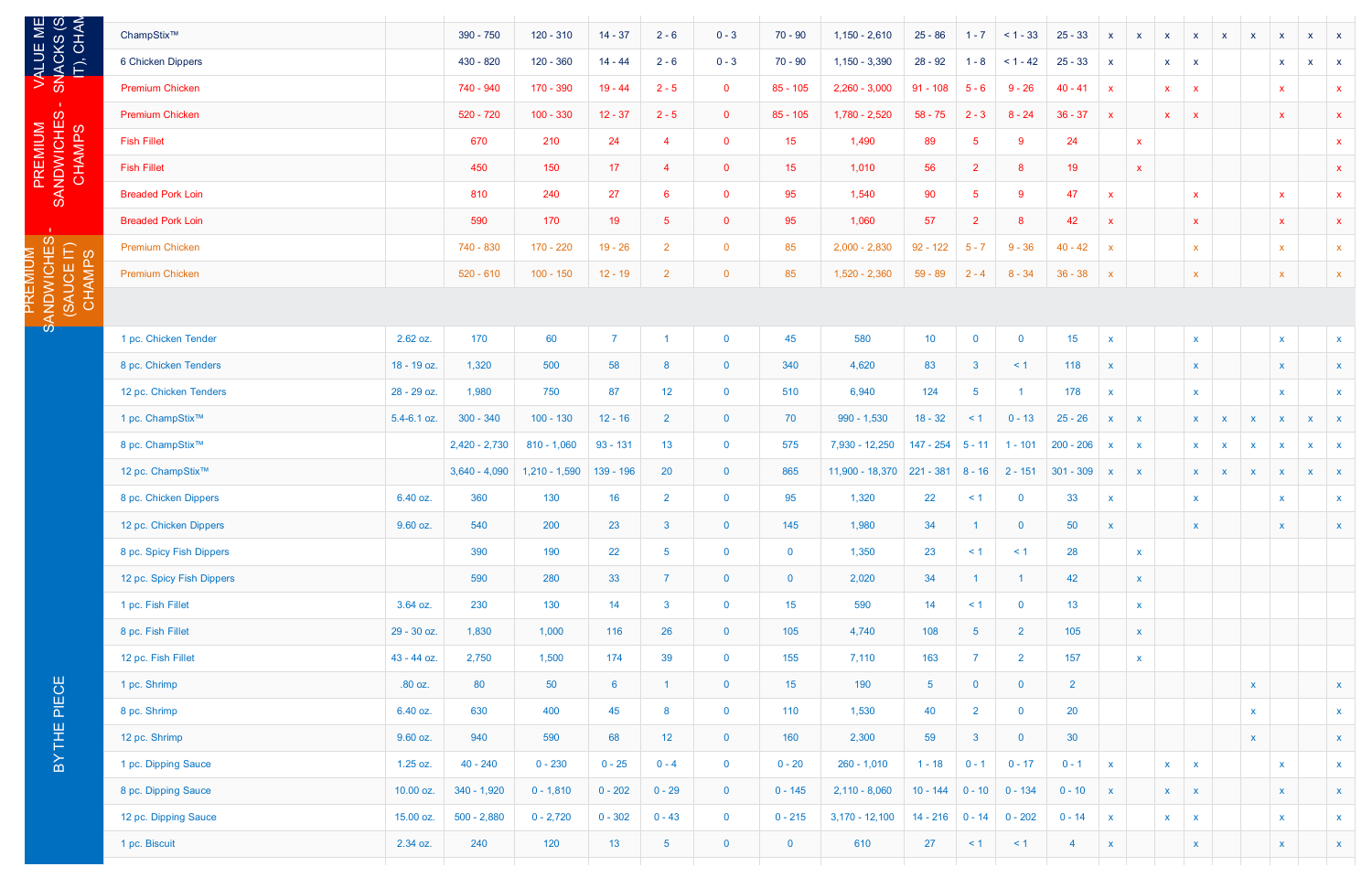| 8 pc. Biscuit                   | 18 - 19 oz.   | 1,920           | 950             | 106            | 38              | $\mathbf{0}$   | $\mathbf{0}$    | 4,880            | 216                          | 8                    | 8              | 32                   | $\mathsf{x}$ | $\mathbf{x}$                              | $\boldsymbol{\mathsf{x}}$ |              | $\boldsymbol{\mathsf{x}}$ |
|---------------------------------|---------------|-----------------|-----------------|----------------|-----------------|----------------|-----------------|------------------|------------------------------|----------------------|----------------|----------------------|--------------|-------------------------------------------|---------------------------|--------------|---------------------------|
| 12 pc. Biscuit                  | 28 - 29 oz.   | 2,870           | 1,420           | 159            | 57              | $\overline{0}$ | $\mathbf{0}$    | 7,320            | 324                          | 12 <sub>1</sub>      | 12             | 48                   | $\mathsf{x}$ | $\mathbf{x}$                              | $\pmb{\mathsf{X}}$        |              | $\mathbf{x}$              |
| 8 pc. Mixed Chicken             |               | 3,530           | 2,110           | 238            | 63              | $\mathbf{0}$   | 845             | 8,300            | 125                          | $5\phantom{.0}$      |                | 230                  | $\mathsf{x}$ | $\mathbf{x}$                              | $\mathsf{X}^-$            |              | $\mathbf{x}$              |
| 12 pc. Mixed Chicken            |               | 5,300           | 3,170           | 356            | 94              | $\overline{0}$ | 1,265           | 12,450           | 187                          | $\overline{7}$       | $\overline{2}$ | 345                  | $\mathsf{x}$ | $\boldsymbol{\mathsf{X}}$                 | $\mathsf{X}$              |              | $\mathbf{x}$              |
| 1 pc. Chicken Breast            | 10.30 oz.     | 830             | 490             | 56             | 15              | $\mathbf{0}$   | 195             | 1,950            | 31                           | $\blacktriangleleft$ | $\mathbf 0$    | 53                   | $\mathsf{x}$ | $\mathbf{x}$                              | $\mathsf{x}$              |              | $\mathbf{x}$              |
| 1 pc. Chicken Thigh             | 5.89 oz.      | 470             | 280             | 32             | 8               | $\overline{0}$ | 115             | 1,130            | 16                           | $\leq$ 1             | $\overline{0}$ | 31                   | $\mathsf{x}$ | $\mathbf{x}$                              | $\mathsf{X}$              |              | $\mathsf{X}$              |
| 1 pc. Chicken Leg               | 3.09 oz.      | 240             | 140             | 16             | 5               | $\mathbf 0$    | 60              | 520              | $\overline{7}$               | $\mathbf 0$          | $\mathbf 0$    | 16                   | $\mathsf{x}$ | $\mathbf{x}$                              | $\mathsf{x}$              |              | $\mathbf{x}$              |
| 1 pc. Chicken Wing              | $1.66$ oz.    | 230             | 140             | 15             | $\overline{4}$  | $\overline{0}$ | 55              | 550              | 9                            | $\mathbf{0}$         | $\mathbf 0$    | 15                   | $\mathsf{X}$ | $\mathbf{x}$                              | <b>X</b>                  |              | $\mathsf{X}$              |
| <b>Small Livers or Gizzards</b> | 8 oz.         | $360 - 390$     | $160 - 170$     | $18 - 19$      | $3 - 3$         | $\mathbf{0}$   | $385 - 660$     | $960 - 1,550$    | $19 - 26$                    | $< 1 - 5$            | $\mathbf 0$    | $30 - 31$            | $\mathsf{x}$ | $\mathbf{x}$                              | $\mathbf{x}$              |              | $\mathbf{x}$              |
| <b>Large Livers or Gizzards</b> | 16.00 oz.     | 830 - 930       | 380             | 43             | $6 - 7$         | $\overline{0}$ | $910 - 1,515$   | $2,210 - 3,660$  | $45 - 61$                    | $2 - 11$             | $0 - 1$        | $68 - 73$            | $\mathsf{X}$ | $\mathbf{x}$                              | $\mathsf{X}$              |              | $\mathsf{X}$              |
| Mac & Cheese                    | 4.55 oz.      | 170             | 80              | 9              | $\overline{4}$  | $\overline{0}$ | 20              | 590              | 15 <sub>15</sub>             | $\leq$ 1             | -1             | 7                    | $\mathsf{X}$ | $\mathbf{x}$                              |                           |              | $\mathbf{x}$              |
| <b>Mashed Potatoes</b>          | 6.65 oz.      | 190 - 200       | $80 - 90$       | $9 - 10$       | $5 - 5$         | $\overline{0}$ | $20 - 25$       | 630 - 780        | $25 - 27$                    | $\overline{2}$       | $\overline{4}$ | $3 - 4$              |              | $\mathbf{x}$<br>$\mathbf{x}$              | $\mathbf{x}$              |              | $\mathbf{x}$              |
| <b>Green Beans</b>              | 4.71 oz.      | 80              | 45              | $\sqrt{5}$     | $\overline{2}$  | $\mathbf{0}$   | 10 <sup>°</sup> | 580              | $\overline{7}$               | $2^{\circ}$          | $\leq$ 1       | $\mathbf{3}$         |              | $\mathbf{x}$                              | $\mathbf{x}$              |              |                           |
| <b>Sweet Corn</b>               | 5.00 oz.      | 180             | 80              | 9              | $\overline{2}$  | $\mathbf{3}$   | $\overline{0}$  | 160              | 25                           | $2^{\circ}$          | $\overline{7}$ | $\mathbf{3}$         |              |                                           | $\mathbf{X}$              |              | $\mathbf{x}$              |
| Red Beans & Rice                | 5.00 oz.      | 120             | 25              | $\mathbf{3}$   | -1              | $\overline{0}$ | < 5             | 350              | 18                           | $6^{\circ}$          | $\leq$ 1       | 6                    |              |                                           | $\mathbf{x}$              |              | $\mathbf{x}$              |
| <b>Cinnamon Apples</b>          | 4.00 oz.      | 160             | 70              | $\overline{7}$ | $\overline{2}$  | 2 <sup>1</sup> | $\mathbf{0}$    | 200              | 25                           | -1.                  | 21             | $\mathbf{0}$         |              |                                           | $\mathbf{x}$              |              |                           |
| <b>Potato Wedges</b>            | 5.37 oz.      | 290             | 90              | 10             | $\overline{0}$  | $\mathbf{0}$   | $\mathbf{0}$    | 640              | 44                           | 4                    | $\overline{2}$ | 6                    | $\mathsf{x}$ | $\mathbf{x}$                              | $\mathbf{x}$              |              | $\mathbf{x}$              |
| Hushpuppies                     | 5.01 oz.      | 410             | 180             | 21             | $\overline{4}$  | $\mathbf{0}$   | $\overline{0}$  | 1,080            | 54                           | 5 <sub>5</sub>       | 8              | $5\overline{)}$      | $\mathsf{x}$ | $\mathbf{x}$                              | $\mathbf{x}$              | x            | $\mathbf{x}$              |
| Mac & Cheese                    | 13.65 oz      | 500             | 240             | 26             | 13              | $\mathbf 0$    | 60              | 1,770            | 45                           | $\overline{2}$       | $\overline{4}$ | 21                   | $\mathbf{x}$ | $\mathbf{x}$                              |                           |              | $\mathbf{x}$              |
| <b>Mashed Potatoes</b>          | 17.70 oz.     | $530 - 570$     | $230 - 250$     | $26 - 28$      | $13 - 14$       | $\overline{0}$ | $60 - 70$       | $1,640 - 1,940$  | $72 - 75$                    | $6^{\circ}$          | 10             | 10 <sub>1</sub>      |              | $\mathsf{X}$<br>$\mathbf{x}$              | $\mathbf{x}$              |              | $\mathbf{x}$              |
| <b>Green Beans</b>              | 14.13 oz.     | 250             | 140             | 16             | $6\phantom{1}6$ | $\overline{0}$ | 25              | 1,730            | 21                           | $6\overline{6}$      | $\overline{2}$ | 9                    |              | $\mathbf x$                               | $\mathbf{x}$              |              |                           |
| <b>Sweet Corn</b>               | 15.00 oz.     | 530             | 240             | 26             | $5\phantom{.0}$ | 7 <sup>1</sup> | $\overline{0}$  | 480              | 75                           | $\overline{7}$       | 22             | $9^{\circ}$          |              |                                           | $\mathbf{X}^-$            |              | $\mathbf{x}$              |
| Red Beans & Rice                | 15.00 oz.     | 350             | 70              | 8              | $\mathbf{3}$    | $\overline{0}$ | 15 <sub>1</sub> | 1,040            | 53                           | 17 <sup>2</sup>      | $\overline{2}$ | 18                   |              |                                           | $\mathbf{x}$              |              | $\mathbf{x}$              |
| <b>Cinnamon Apples</b>          | 12.00 oz.     | 490             | 200             | 22             | $5\phantom{.0}$ | $6^{\circ}$    | $\mathbf{0}$    | 610              | 75                           | $\overline{4}$       | 63             | $\blacktriangleleft$ |              |                                           | $\mathbf{x}$              |              |                           |
| <b>Potato Wedges</b>            | 16.10 oz.     | 880             | 260             | 29             | -1              | $\overline{0}$ | $\mathbf{0}$    | 1,910            | 132                          | 12 <sub>2</sub>      | $6^{\circ}$    | 18                   | $\mathbf{x}$ | $\mathbf{x}$                              | $\mathbf{x}$              |              | $\mathbf{x}$              |
| Hushpuppies                     | 15.04 oz.     | 1,230           | 540             | 62             | 12              | $\overline{0}$ | $\mathbf{0}$    | 3,230            | 161                          | 16                   | 24             | 16                   | $\mathbf{x}$ | $\mathbf{x}$                              | $\mathbf x$               | X            | $\mathbf{x}$              |
| 1 large side & 4 biscuits       |               | $1,200 - 2,190$ | $540 - 1,020$   | $61 - 115$     | $20 - 32$       | $0 - 7$        | $0 - 60$        | $2,920 - 5,670$  | $129 - 269$ 6 - 21           |                      | $6 - 67$       | $17 - 37$            | $\mathbf{x}$ | $\boldsymbol{\mathsf{X}}$<br>$\mathbf{x}$ | $\mathbf{x}$              | X.           | $\mathbf{x}$              |
| 2 large sides & 6 biscuits      |               | 1,930 - 3,900   | $850 - 1,800$   | $95 - 203$     | $30 - 54$       | $0 - 14$       | $0 - 115$       | $4,620 - 10,110$ | $204 - 485$ 9 - 39           |                      | $10 - 131$     | $26 - 65$            | $\mathbf{x}$ | $\mathsf{X}$<br>$\mathbf{x}$              | $\mathbf{x}$              | $\mathbf{x}$ | $\mathbf{x}$              |
| 3 large sides & 8 biscuits      |               | $2,650 - 5,610$ | $1,150 - 2,580$ | 129 - 291      | $41 - 76$       | $0 - 20$       | $0 - 175$       | $6,320 - 14,560$ | $278 - 700$ 13 - 58 14 - 196 |                      |                | $35 - 94$            | $\mathbf{x}$ | $\mathbf{x}$<br>$\mathbf{x}$              | $\mathbf{x}$              | $\mathbf{X}$ | $\mathbf{x}$              |
|                                 |               |                 |                 |                |                 |                |                 |                  |                              |                      |                |                      |              |                                           |                           |              |                           |
|                                 |               |                 |                 |                |                 |                |                 |                  |                              |                      |                |                      |              |                                           |                           |              |                           |
| 8 pc. Party Wings               | $13 - 14$ oz. | 740 - 1,180     | $430 - 610$     | $48 - 75$      | 13              | $\mathbf{0}$   | 280             | $2,180 - 5,160$  | $30 - 104$                   | $1 - 6$              | $0 - 62$       | $49 - 54$            | $\mathbf{x}$ | $\mathbf{x}$                              | $\mathbf{x}$              |              | $\mathbf{x}$              |
|                                 |               |                 |                 |                |                 |                |                 |                  |                              |                      |                |                      |              |                                           |                           |              |                           |

က<br>၁

 $\overline{S}$